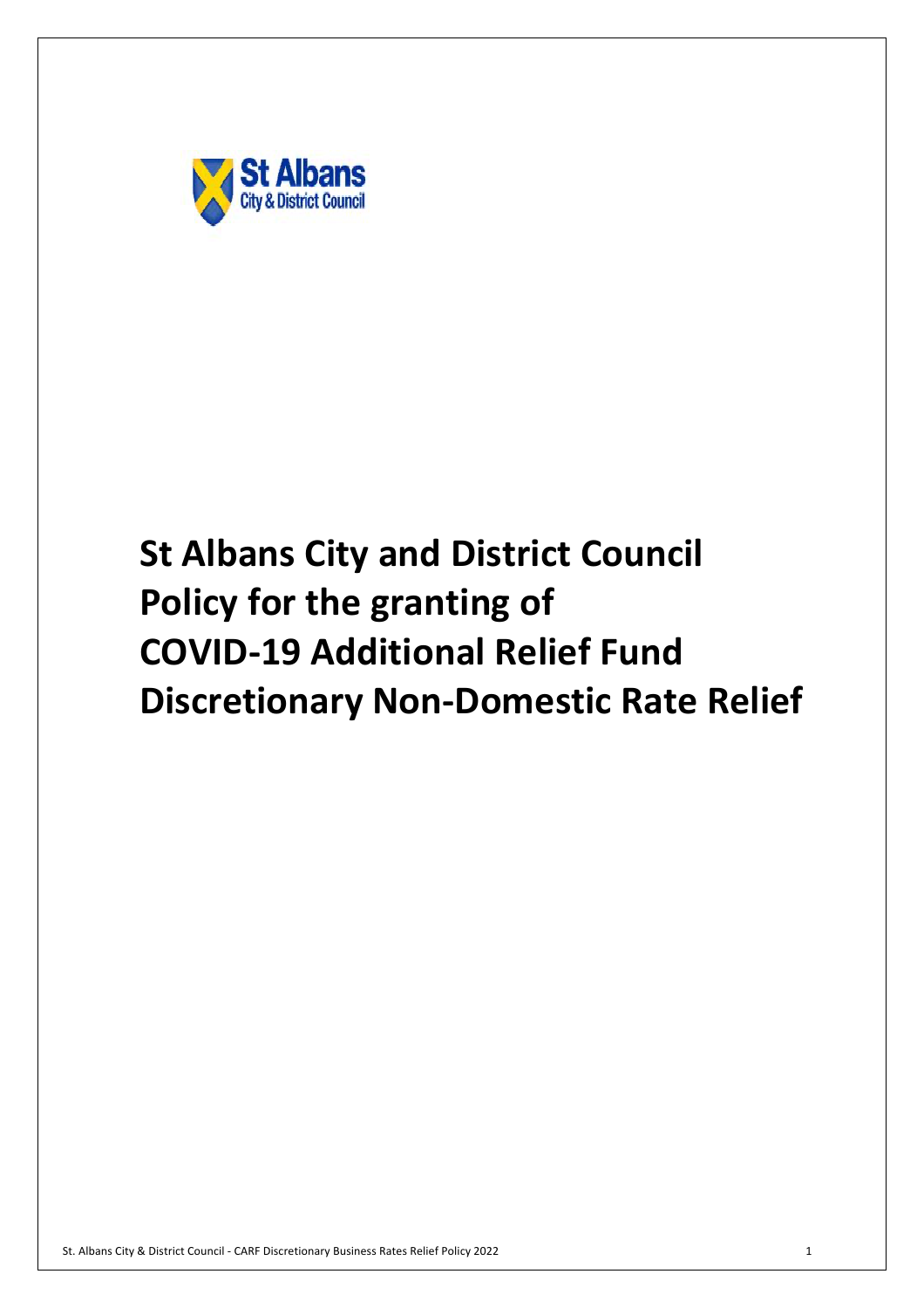#### **Contents**

| 1.0 |                                                                                       |  |
|-----|---------------------------------------------------------------------------------------|--|
| 2.0 |                                                                                       |  |
|     |                                                                                       |  |
| 3.0 | Eligibility for discretionary relief under the COVID-19 Additional Relief Fund (CARF) |  |
|     |                                                                                       |  |
| 4.0 | Discretionary Relief to be awarded under the COVID-19 Additional Relief Fund.  5      |  |
| 5.0 |                                                                                       |  |
| 6.0 |                                                                                       |  |
| 7.0 |                                                                                       |  |
|     |                                                                                       |  |
|     |                                                                                       |  |
|     |                                                                                       |  |
| 8.0 |                                                                                       |  |
|     |                                                                                       |  |
|     |                                                                                       |  |
|     |                                                                                       |  |
| 9.0 |                                                                                       |  |
|     |                                                                                       |  |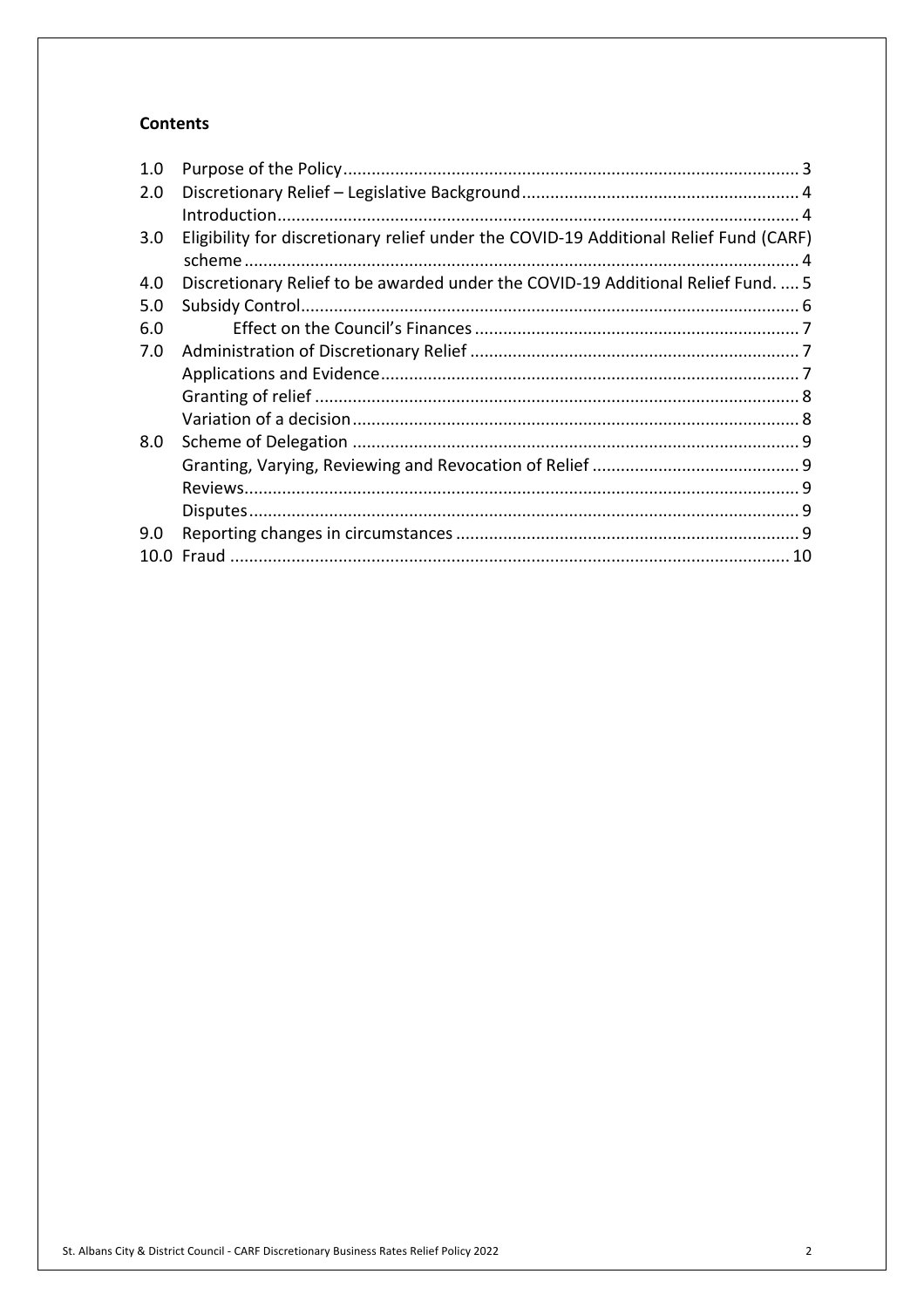## **1.0 Purpose of the Policy**

- $1.1$  under the Council's COVID-19 Additional Relief Fund (CARF) scheme. The purpose of this policy is to determine the level of discretionary relief payable
- $1.2$  ratepayers who businesses have been (and continue to be) affected by the pandemic but that are ineligible for existing support linked to business rates. Central Government has provided the authority with funding to assist those
- $1.3$  reliefs available to properties. Instead, the Government will, in line with the eligibility criteria set out in this policy, reimburse local authorities where relief is granted using discretionary relief powers under section 47 of the Local Government Finance Act 1988. The Government has not changed the legislation relating to the business rates
- 1.4 Whilst funding is provided by Central Government, it is for the Council to decide its own local scheme and determine in each individual case whether to grant this particular relief.
- $1.5$  in respect of the 2021/22 financial year. Relief under the CARF scheme will only be available to reduce chargeable amounts
- $1.6$ This document outlines the following areas:
	- • Details of the criteria for receiving Discretionary Reliefs under the COVID-19 Additional Relief Fund (CARF) scheme;
	- The Council's policy for the granting the relief;
	- General guidance on granting and administering the reliefs and awards;
	- Subsidy Controls applicable; and
	- The Council's Scheme of Delegation.
- 1.7 Where ratepayers apply for relief they will be granted (or not granted) relief under the COVID-19 Additional Relief Fund (CARF) scheme in line with the following policy.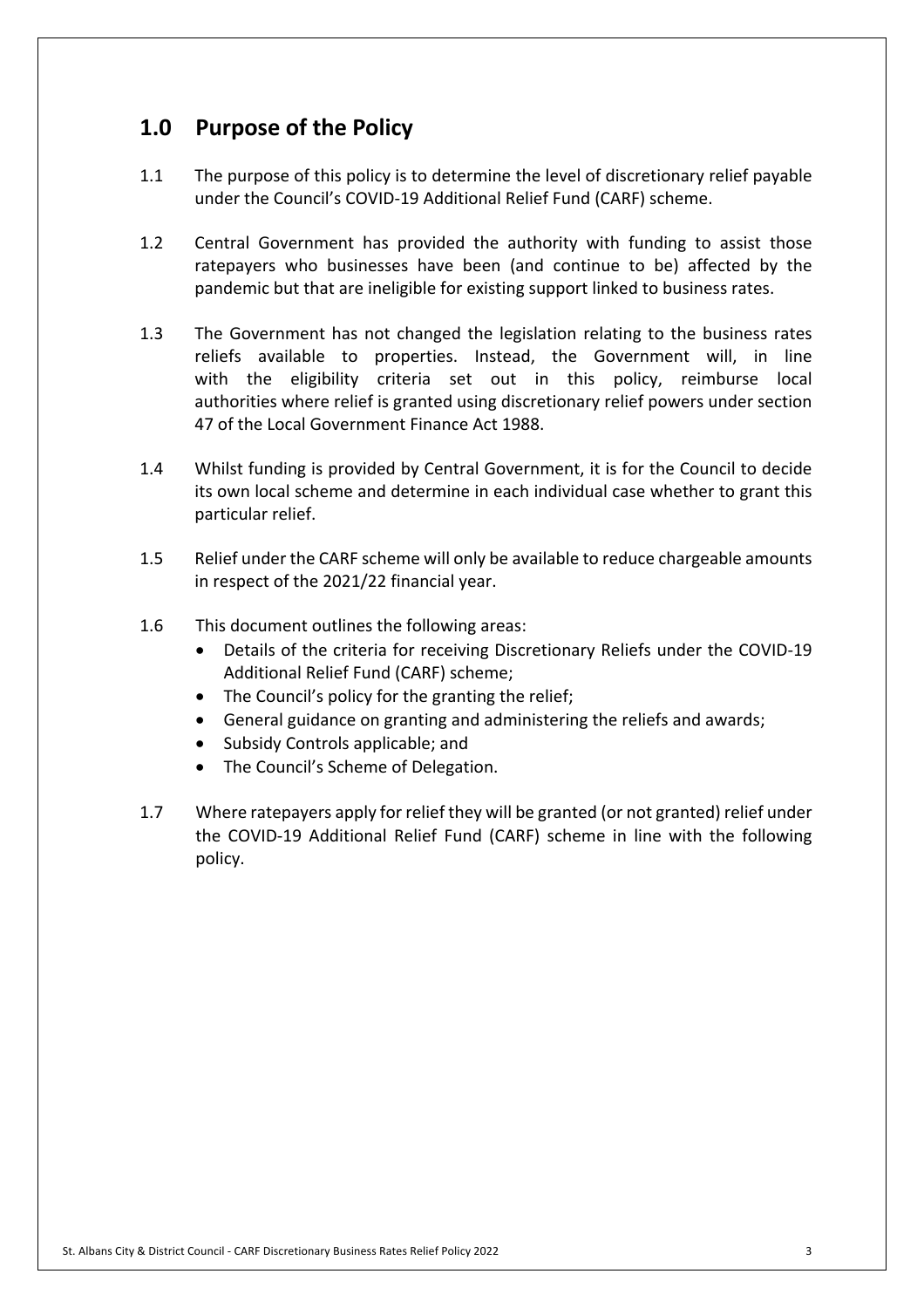# **2.0 Discretionary Relief – Legislative Background**

#### **Introduction**

- $2.1$  property does not qualify for mandatory relief, or to 'top' up cases where ratepayers already receive mandatory relief. 2.1 The original purpose of discretionary relief was to provide assistance where the
- $2.2$  have been amended to allow authorities the flexibility to provide more assistance to businesses and organisations. Over recent years and particularly since 2011, the discretionary relief provisions
- $2.3$  all of the criteria laid down by the legislation will be applicable in each case. The range of bodies, which are eligible for discretionary rate relief, is wide and not
- $2.4$  required in order to determine whether relief should be awarded. 2.4 The Council will expect all businesses to provide such information and evidence as
- $2.5$  Council although, as with any decision of a public authority, decisions can be reviewed by Judicial Review. The authority will however, upon request, review decisions made. Details of the internal review process are given within this policy. 2.5 There is no statutory appeal process or Tribunal against any decision made by the
- $2.6$  Council. The decision to grant or not to grant discretionary relief is a matter purely for the

# **3.0 Eligibility for discretionary relief under the COVID-19 Additional Relief Fund (CARF) scheme**

- 3.1 Whilst the Council has determined its own scheme, the Department for Levelling Up, Housing and Communities has stated that, in order for the Council to receive the allocated funding, it must:
	- (a) **not** award relief to ratepayers who for the same period of the relief either are or would have been eligible for the Expanded Retail Discount (covering Retail, Hospitality and Leisure), the Nursery Discount or the Airport and Ground Operations Support Scheme (AGOSS);
	- (b) **not** award relief to a hereditament for a period when it is unoccupied (other than hereditaments which have become closed temporarily due to the government's advice on COVID-19, which should be treated as occupied for the purposes of this relief), and
	- (c) direct their support towards ratepayers who have been adversely affected by the pandemic and have been unable to adequately adapt to that impact.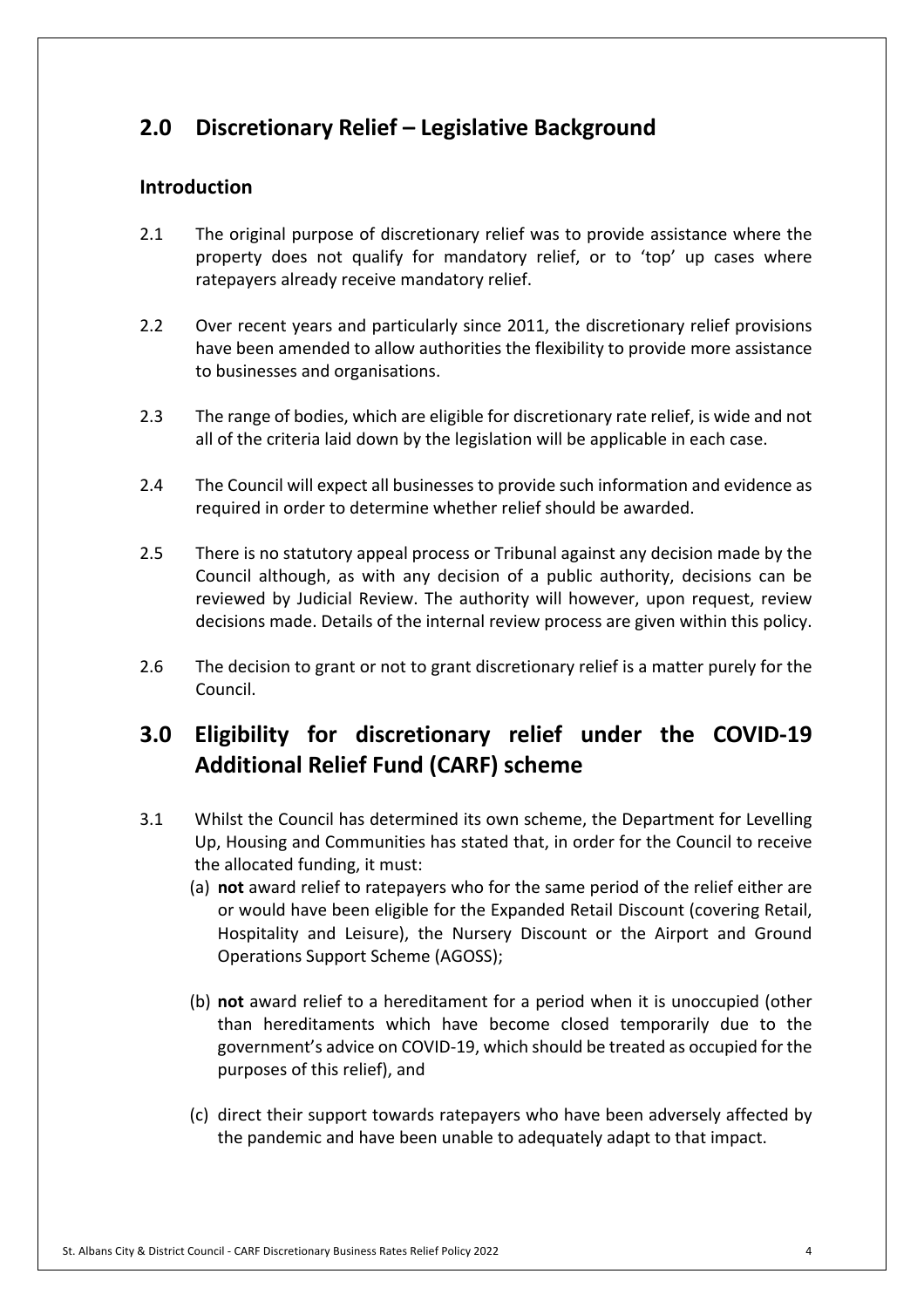- $3.2$  must not grant any relief to itself or to either local or major precepting authorities. In line with section 47(8) of the Local Government Finance Act 1988, the Council
- $3.3$  funded by section 31 grants have been applied, excluding those where the Council Localism Act 2011 which are not funded by section 31 grants. The relief will be applied after mandatory reliefs and other discretionary reliefs has provided relief using its wider discretionary relief powers introduced by the
- $3.4$  Government Finance Act 1988 (where hardship is proven to the Council), then there will be no requirement to grant CARF Discretionary Rate Relief for that amount. 3.4 Where any reduction or remission is granted to a ratepayer under S49 Local
- $3.5$  shall be granted in all cases where the relevant criteria are met irrespective of whether discretionary relief can be granted or not. In certain cases, the order in which relief is granted is specified. Mandatory relief

# **4.0 Discretionary Relief to be awarded under the COVID-19 Additional Relief Fund.**

- $4.1$  Relief Fund) have been led by Central Government but without specific legislative changes. Over the past few years, a number of schemes (such as the COVID-19 Additional
- $4.2$  to help local businesses and will look to maximise both the reliefs given as well as maximise any grants receivable. The Council is keen to support such initiatives especially where they are designed
- $4.3$  relevant criteria, relief will be up to 50% of the 2021/22 liability **after** any other reliefs and reductions have been applied. 4.3 In view of this, the Council has decided that where a ratepayer meets **all** of the
- $4.4$ The criteria for the COVID-19 Additional Relief Fund are as follows:
	- (a) the ratepayer is **not** eligible (or would not be eligible) for the Expanded Retail Discount (covering Retail, Hospitality and Leisure), the Nursery Discount or the Airport and Ground Operations Support Scheme (AGOSS);
	- (b) the ratepayer is not entitled to either Small Business Rate Relief or Rural Rate Relief granted at 100%;
	- (c) the ratepayer is **not** entitled to mandatory relief (80%) and discretionary (top up) of 20% which is funded through business rates retention;
	- (d) the hereditament is treated as occupied by the Council;
	- (e) the ratepayer provides evidence to the Council that they have been adversely affected by the pandemic and have been unable to adequately adapt to that impact; and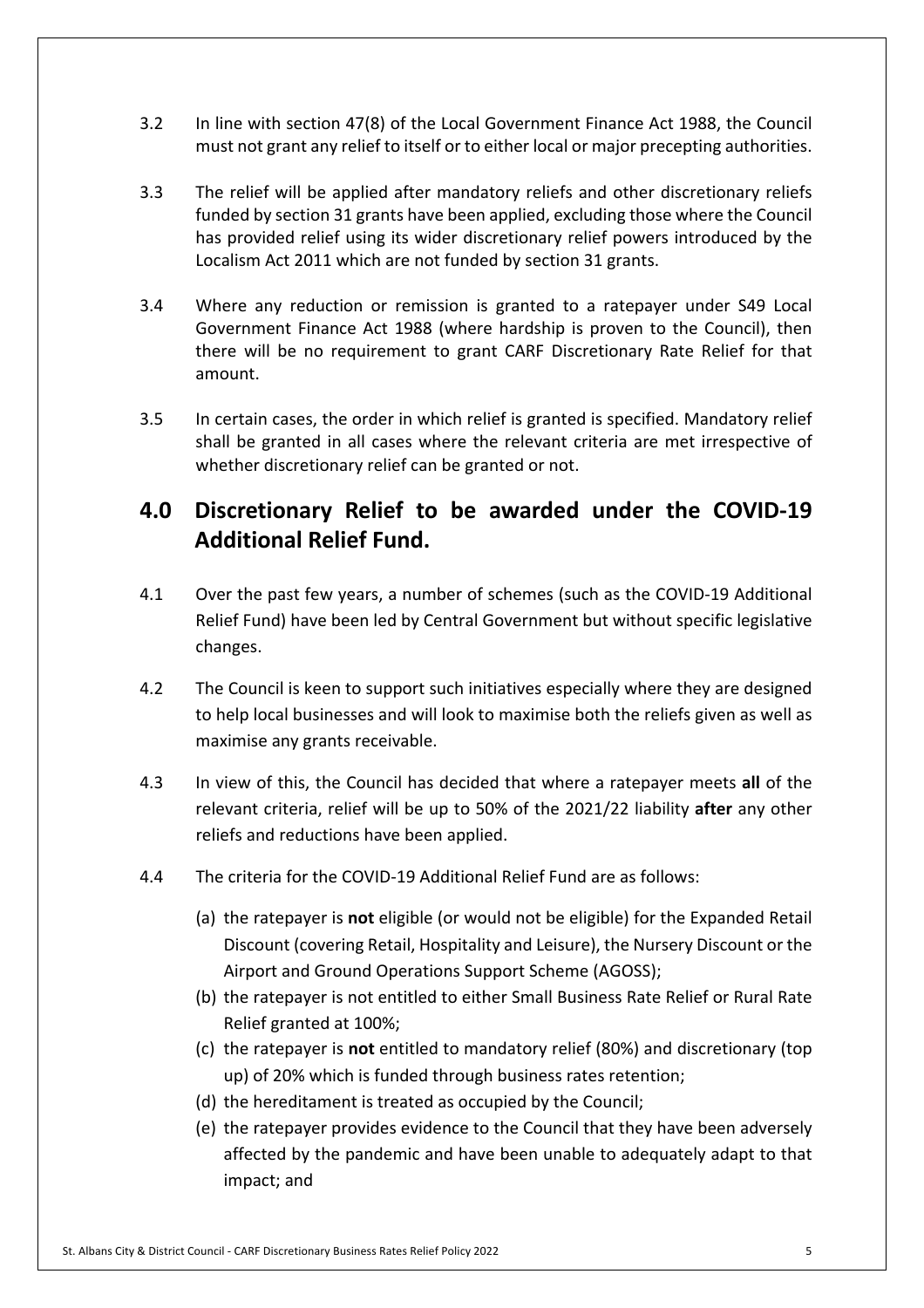(f) the ratepayer is **not** subject to Subsidy Control as defined within section 6; and

## **5.0 Subsidy Control**

- 5.1 The Council's COVID-19 Additional Relief Fund (CARF) scheme is subject to the subsidies chapter within the UK-EU Trade and Cooperation Agreement (TCA). However, for CARF there is an exemption for subsidies under the value of approximately £2,243,000 per economic actor (broadly speaking, for example, a holding company and its subsidiaries).
- $5.2$  rates about £343,000) for Small Amounts of Financial Assistance and a further £1,900,000 for COVID-19 related subsidy. This allowance comprises 325,000 Special Drawing Rights (at current exchange
- 5.3 Therefore, to be awarded CARF the ratepayer must not have claimed over the period 2019/20 to 2021/22 more than £2,243,000 from schemes which fell within the Small Amounts of Financial Assistance or COVID-19 related allowances.
- 5.4 Any COVID-19 business grants a ratepayer has received from local government generally and the 2019/20 Retail Relief should count towards this limit, but the ratepayer should not count any Extended Retail Discount they have received since 1 April 2020.
- $5.5$ carf-local-authority-guidance Further details of subsidy control can be found at: [https://www.gov.uk/government/publications/covid-19-additional-relief-fund-](https://www.gov.uk/government/publications/covid-19-additional-relief-fund)
- $5.6$ The ratepayer will need to indicate to the Council:
	- • if they have not to date received any subsidy which fell within the Small Amounts of Financial Assistance or COVID-19 related allowances; or
	- • if the ratepayer has received other such subsidies, they will be required to provide the name and total value of those subsidies.
- $5.7$  allowance. However, the Council will still consider applications for support under the CARF scheme if they have reached this limit provided you can evidence that 5.7 A ratepayer must not apply for CARF if they have already exceeded the £2,243,000 they:
	- (a) Intend to use the support to fund uncovered fixed costs (costs not covered by profits for insurance etc) during the period of COVID-19. Economic actors may claim for up to 70% of their uncovered costs (although this 70% limit does not apply to small businesses with less than 50 employees and less than £9 million turnover where the limit is instead 90%); and
	- (b) Have shown a decline in turnover of at least 30% within the April 2020 to March 2021 period, compared to the same 2019 to 2020 period.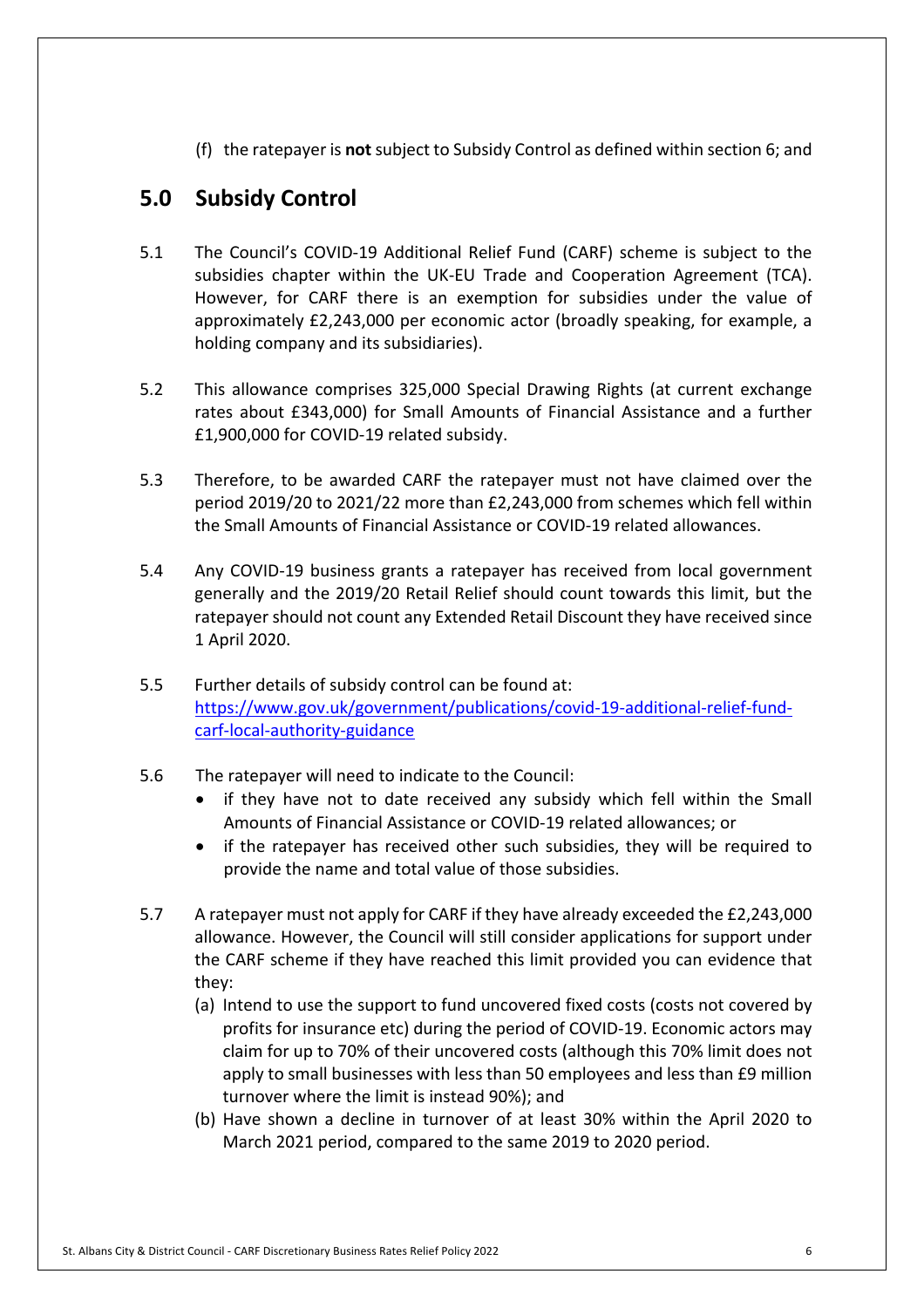- $5.8$  top of the £2,243,000) if they meet the above tests and they have not claimed any other support from the additional allowance up to an aggregate £10 million limit (such as from the COVID-19 business grants). The ratepayer may claim up to a further £10 million of additional allowance (on
- 5.9 Government and the Council will not tolerate any business falsifying their records or providing false evidence to gain this relief including claiming support above these thresholds.
- $5.10$  makes false representation in order to gain relief may be guilty of fraud under the Fraud Act 2006. 5.10 A ratepayer who falsely applies for any relief or provides false information or

## **6.0 Effect on the Council's Finances**

- 6.1 As Central Government leads this initiative, funding will be provided through section 31 of the Local Government Act 2003. This is not automatic and Central Government will look to the Council to adopt the recommended approach when granting in these areas.
- $6.2$  are met in full In order to guarantee funding, the Council will ensure that the criteria in this policy

## **7.0 Administration of Discretionary Relief**

 $7.1$  amending, or cancelling discretionary relief and reduction. This is essentially laid down by legislation $1$ The following section outlines the procedures followed by officers in granting,

### **Applications and Evidence**

- 7.2 The Council will specify how (and if) applications are to be made and received. This may vary from time to time.
- $7.3$  to allow the Council to make a decision. Where insufficient information is provided, then no relief will be granted. In some cases, it may be necessary for officers to visit premises and we would expect ratepayers claiming relief to facilitate this where necessary. Where appropriate, ratepayers are required to provide such evidence necessary
- 7.4 **The Council will provide this service and provide guidance free of charge. Ratepayers are encouraged to approach the Council direct and NOT pay for such services through third parties. Applications will be accepted from ratepayers only.**

<sup>&</sup>lt;sup>1</sup> The Non-Domestic Rating (Discretionary Relief) Regulations 1989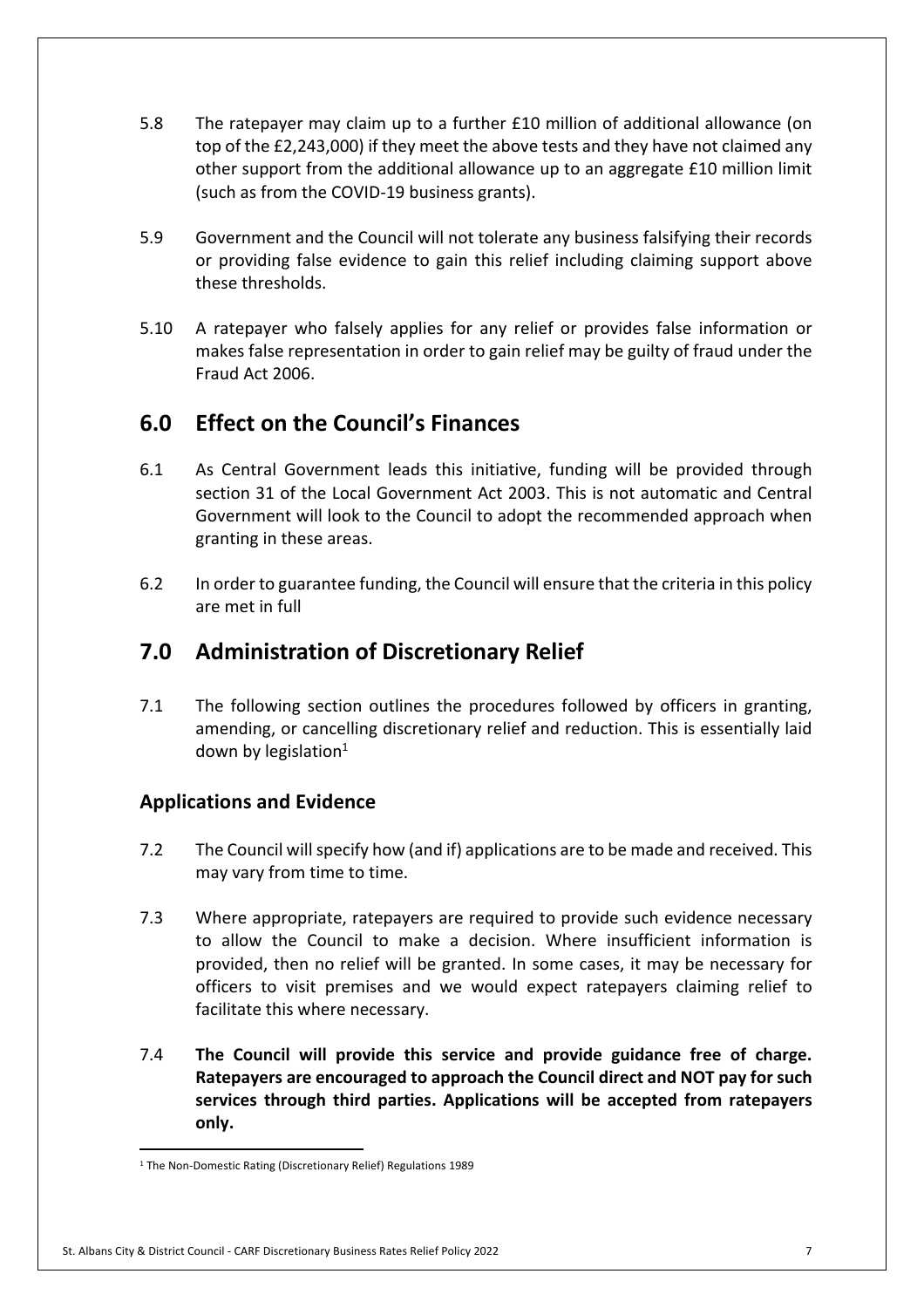## **Granting of relief**

- $7.5$ In all cases, the Council will notify the ratepayer of decisions made.
- $7.6$  to them in writing: 7.6 Where an application (if required) is successful, then the following will be notified
	- The amount of relief granted and the date from which it has been granted;
	- If relief has been granted for a specified period, the date on which it will end.
	- The new chargeable amount;
	- • The details of any planned review dates and the notice that will be given in advance of a change to the level of relief granted; and
	- • A requirement that the applicant should notify the Council of any change in circumstances that may affect entitlement to relief.
- $7.7$ Where relief is not granted, then the following information is provided, again in writing:
	- • An explanation of the decision within the context of the Council's statutory duty; and
	- An explanation of the appeal rights (see below).
- 7.8 Discretionary relief is to be granted from the beginning of the financial year in which the decision is made or when liability begins whichever is the later. Since 1997 decisions can be made up to 6 months after the end of the financial year for which the application was made. In such cases, the Council *may* backdate its decision. Given the timing of this relief, awards will only be made for the 2021/22 financial year.

### **Variation of a decision**

- 7.9 Variations in any decision will be notified to ratepayers as soon as practicable and will take effect as follows:
	- • Where the amount is to be increased due to a change in rate charge (excluding rateable value increases) or a change in the Council's decision which increases the award – this will apply from a date determined by the Council as appropriate;
	- • Where the amount is to increase for any other reason, it will take effect at the expiry of a financial year unless it is granted for a fixed period;
	- • Where the amount is to be reduced due to a reduction in the rate charge or liability including any reduction in rateable value, awarding of another relief or exemption this will apply from the date of the decrease in rate charge; and
	- • Where the amount is to be reduced for any other reason, it will take effect from a date determined by the Council as appropriate;
- $7.10$  given and the change will take effect at the expiry of a financial year. However, the Council will terminate the relief at any time the ratepayer fails to meet **any** of the relevant eligibility criteria. A decision may be revoked at any time and a one-year period of notice will be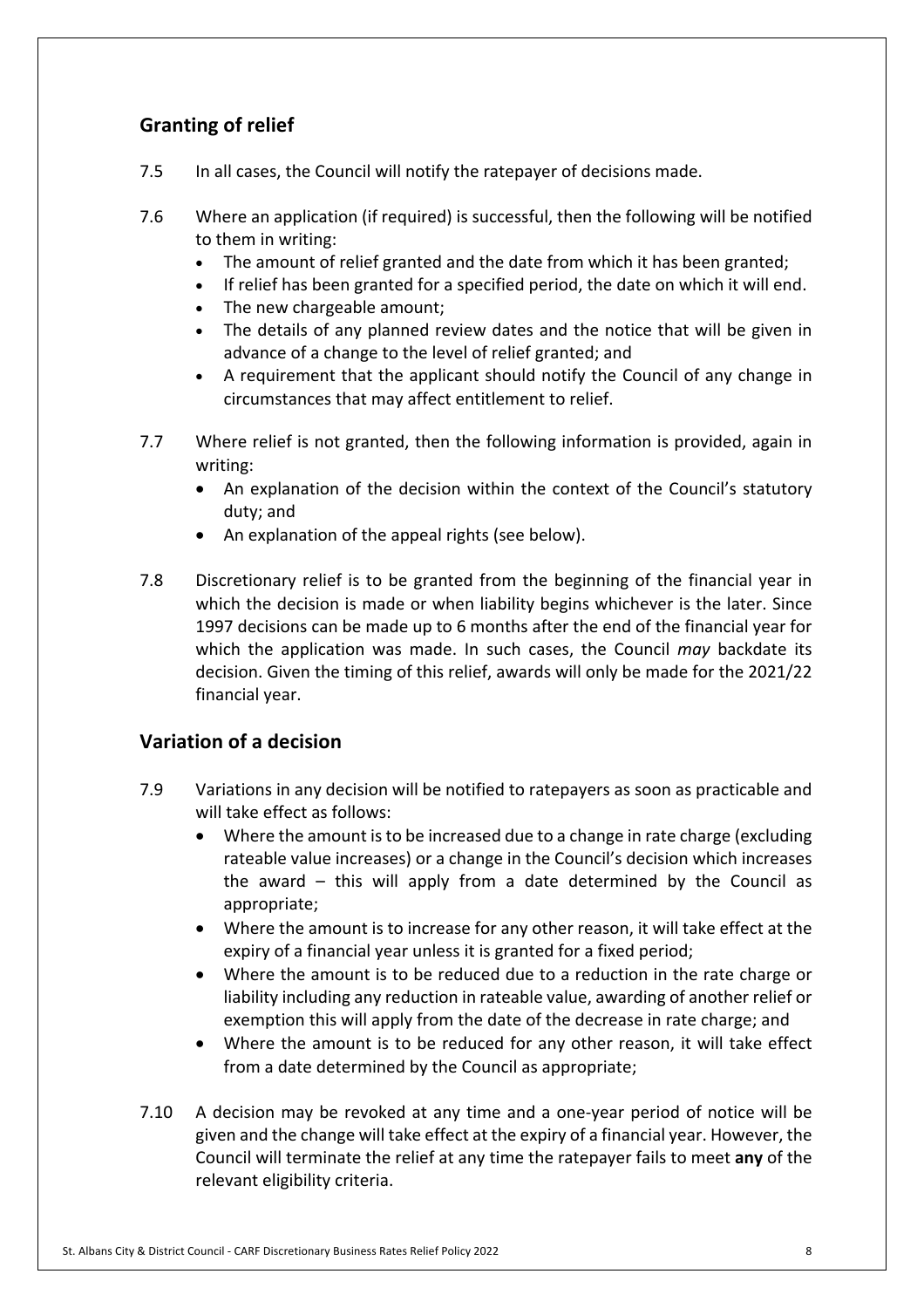## **8.0 Scheme of Delegation**

## **Granting, Varying, Reviewing and Revocation of Relief**

- 8.1 1988, the Local Government and Rating Act 1997, the Local Government Act 2003 and the Localism Act 2011.However section 223 of the Local Government Act 1992 allows for delegation of decisions by the Council to Cabinet, Committees, Sub- Committees or Officers. 8.1 All powers in relation to reliefs are given under the Local Government Finance Act
- 8.2 The Council's scheme of delegation allows for the Head of Revenues and Benefits to award, revise or revoke any discretionary relief applications. However, any application which is considered to be of a significant nature, will be subject to consultation with the Council's Section 151 Officer, prior to final determination.
- 8.3 Applications that are refused will, on request, be reconsidered if additional supporting information is provided or the refusal is subsequently considered to be based on a misinterpretation of the application.

#### **Reviews**

8.4 substantial change to the legislation or funding rules. At such time, a revised policy will be brought before the relevant committee of the Council. The policy for granting relief will be reviewed annually or where there is a

#### **Disputes**

- 8.5 non-granting or the amount of any discretionary relief, the case will be reviewed by a senior officer. Where a decision is revised then the ratepayer shall be informed, likewise if the original decision is upheld. That decision shall be final. Where the Council receives a dispute from the ratepayer regarding the granting,
- 8.6 Ultimately the formal appeal process for the ratepayer is Judicial Review although the Council will endeavour to explain any decision fully and openly with the ratepayer.

## **9.0 Reporting changes in circumstances**

- $9.1$  in circumstances which may affect the relief, to be reported as soon as possible or in any event within 21 days of the change. This will be important where the change would result in the amount of the award being reduced or cancelled e.g. where the premises comes unoccupied or is used for a purpose other than that determined by the Council as eligible for relief. Where any award is granted to a ratepayer, the Council will require any changes
- $9.2$  eligibility, the relief will, if appropriate, be revised or cancelled as appropriate. Where a change of circumstances is reported which would cease or revise